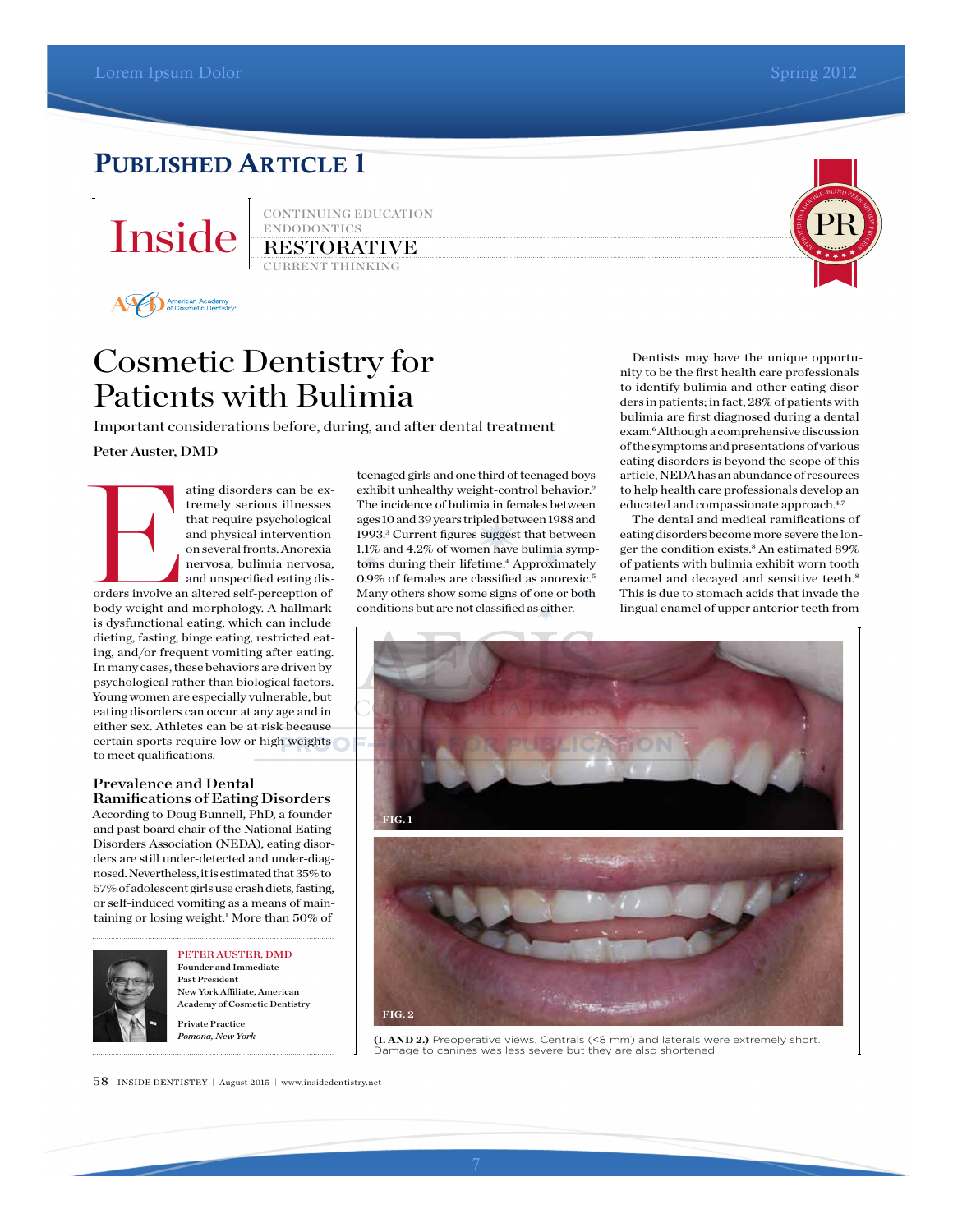### **Restorative** Inside

the binging and purging associated with bulimia. Acid reflux disorder and other gastrointestinal problems can further damage the oral environment. Eventually, the loss of enamel can cause alterations in shape, length, and color of the anterior teeth. A loss of vertical dimension and major changes in occlusion can occur.

As the condition worsens, salivary glands and ducts may swell in the neck and jaw. This swelling can result in widening of the corners of the jaw, leading to a square-jaw appearance. Lips redden, dry, and crack, and the patient may complain of resultant dry mouth and temporomandibular joint (TMJ) symptoms, which result from the previously stated changes. Other symptoms include electrolyte imbalance that can lead to inappropriate levels of calcium, sodium, and potassium. At its worst, this can lead to heart attacks, stroke, or even mortality.

### Treatment Considerations for Patients with Bulimia

Shame and ambivalence make treatment of eating disorders difficult. Bunnell suggests that issues of past or present trauma, anxiety, and depression complicate treatment and long-term prognosis. NEDA has guidelines for initiating difficult conversations with patients suspected of having bulimia.<sup>7</sup> The dental team should recommend seeing a physician, nutritionist, and counselor for non-dental treatment. To assist, NEDA can be reached at www.nationaleatingdisorders.org or 800-931-2237 and can serve as a resource for dentists and patients alike.

Recovery is the time when long-term cosmetic dentistry will have the best prognosis. The dentist and patient must decide if the time is right. A thorough new-patient interview is essential prior to initiating dental treatment. Patients with eating disorders may be embarrassed or even defensive about their conditions. Therefore, empathy is essential for creating a bond. A comprehensive examination is also important, as the teeth, muscles, and



**(3.)** Enamel was virtually nonexistent lingually. **(4.)** Mounted models of the patient in centric relation. A significant space existed between maxillary and mandibular teeth on both sides. **(5.)** Composite was added to the incisal edge of the centrals. This creates a mock-up of the anticipated increase in size.

joints can be damaged by the acid entrenchment from bulimia.

Dental treatment can be accomplished in diferent ways. Clearly, active decay, infection, and other pathology must be treated. If the condition is still acute, long-term temporization of anterior teeth without enamel makes more sense than permanent porcelain restorations, which may have to be redone due to continued acid infiltration in the area. In many cases, orthodontics is essential because the patient's bite will change as lingual enamel is destroyed. Occlusal space must be added to allow for protection of the lingual dentin of these teeth unless all maxillary teeth are treated with crowns. Short-term orthodontics can be used in some cases. If an orthodontist provides the patient with treatment, excellent communication between the restoring dentist and specialist is essential. This article presents a rare case in which orthodontics was not deemed necessary for conclusive treatment.

#### Case Presentation

A 31-year-old woman presented to the office with an interest in restoring severely worn upper anterior teeth (Figure 1 through Figure 3). The lingual surfaces of these teeth were badly eroded, and the teeth were extremely short after the loss of perhaps 30% of tooth structure. A review of the patient's medical history revealed that the patient had a history of bulimia. She stated that she was in recovery and had not regurgitated as part of her past condition for 1 year. She was excited about beginning treatment as soon as possible to restore her teeth. She consented to occlusal analysis and photographs and stated that she would consider short-term tray orthodontics but would not consent to full-banded orthodontics. She also said she had had "mild dislocation" of her left TMJ in the past.

#### *Diagnostics and Treatment Planning*

A comprehensive examination included a full-mouth series of x-rays, periodontal charting, and a check for potential mobility and furcation involvement. It also included an examination of the masseters, sternocleidomastoids, pterygoids, and temporalis muscles. All areas of occlusal wear and recession, including abfraction areas, were recorded.

The patient exhibited a translational click on the left as determined by a doppler (Great Lakes Doppler Auscultation, Great Lakes Orthodontics, www.greatlakesortho.com). This can be discerned if a click is noticed

60 INSIDE DENTISTRY <sup>|</sup> August 2015 <sup>|</sup> www.insidedentistry.net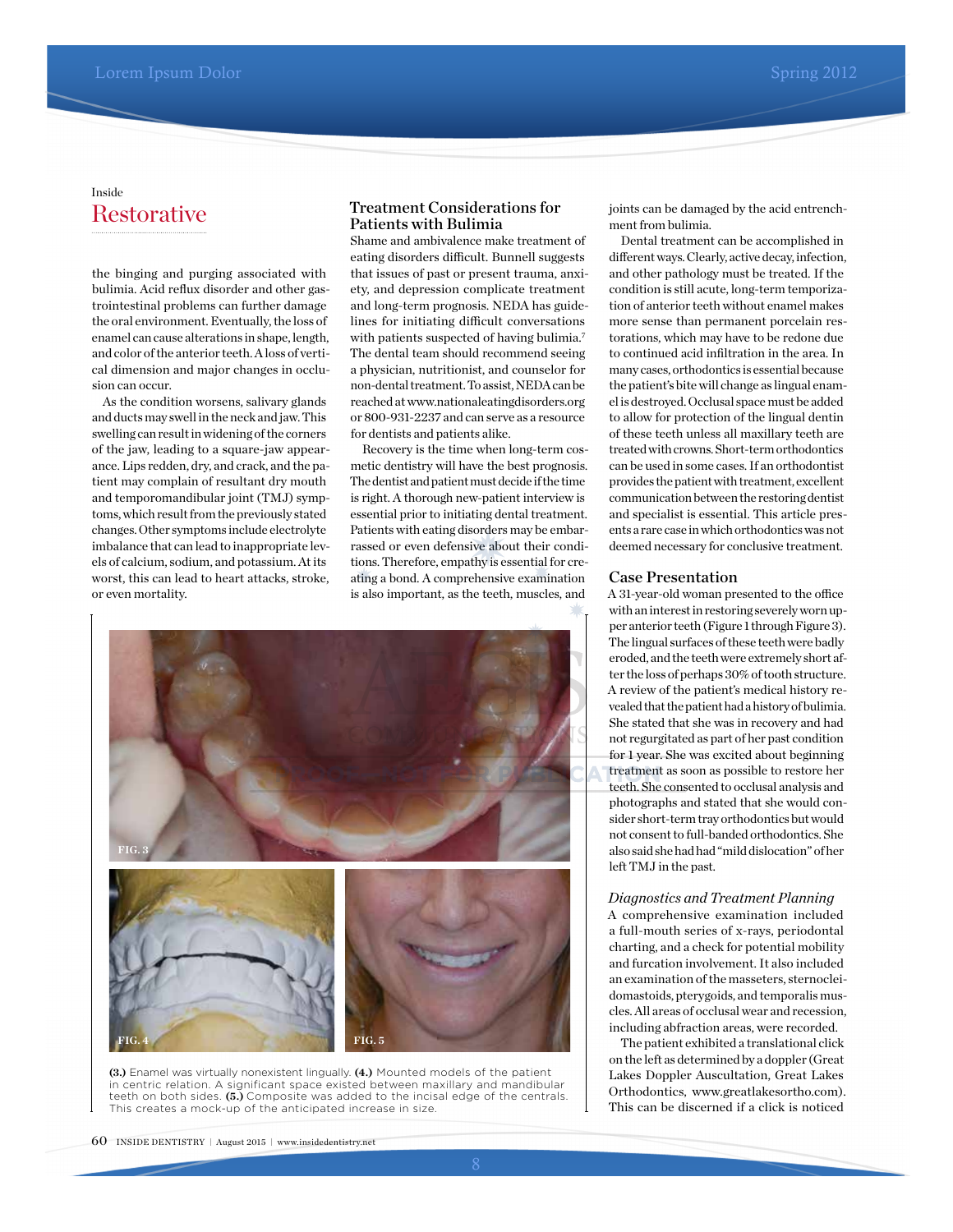# **Restorative** Inside

when the patient opens wide, to the right, left, and protrusive (translational, not rotational movements). Muscles were stable at this time with the exception of the anterior branch of the sternocleidomastoid on the left. Minimal mobilities were on lower incisors and fremitus on tooth No. 6. Anterior guidance was inadequate, and the patient had many occlusal interferences on posterior teeth in lateral excursions.

The patient consented to the creation of a maxillary deprogrammer appliance as a means of relaxing jaw muscles so her centric relation (CR) position could be determined. Two sets of impressions were taken with alginate. Bite relations were recorded (ACU-flow™, Great Lakes Orthodontics) using an approach suggested by Dr. Frank Spear.<sup>9</sup> The patient wore a Lucia Jig (Great Lake Prosthodontics) for 20 minutes before the bite was taken using a "slide forward/slide back and squeeze" technique and face-bow relations were fabricated

(Denar® Combi, Whipmix, www.whipmix. com). The author believes that face-bow and CR bite relations are essential in creating a stable bite for these and all complex cases.

The models were later mounted and then sent to Great Lakes Orthodontics for the creation of a mini-deprogrammer. The patient was instructed to wear it nightly for a few nights and to discontinue use if symptoms occur or increase. If asymptomatic, she would subsequently wear it full-time for 48 to 72 hours, with the exception of meals and selfhygiene. Again, she was told to discontinue use if any symptoms recurred.

The patient returned a few weeks later and stated that her jaw "felt great." The dental team took new bite relations and determined a stable, comfortable CR. These models were remounted. One set of mounted models was kept at the office, and a second set was sent to Walt Richardson, manager and technician at Bay View Dental Laboratory (http://bvdl. com). After a consultation with Richardson, a decision was made to retain the patient's third molars. The mounted models determined a large discrepancy between the patient's CR



**(6.)** Esthetic crown lengthening was accomplished using a diode laser. The needs were minimal because the patient did not show a great deal of maxillary gingiva. It was determined that most length would be restored incisally, not gingivally, in this case. **(7. AND 8.)** Lingual and labial prep guides created from a stone model of the wax-ups helped visualize the precise amount of reduction needed.

bite and her maximum intercuspation (MI) position (Figure 4). This discrepancy would allow the dental team to restore her smile in CR and retain her third molars for stability, after careful occlusal equilibration. Prior to creating the wax-ups, composite resin was added to the incisal edges of the centrals to estimate where the final incisal edges should be (Figure 5), which is especially important to communicate to the laboratory to ensure a successful outcome.<sup>10</sup>This measurement was given to the laboratory as a starting point for wax-up fabrication.

The patient agreed to crowns on teeth Nos. 5 through 12 and veneers on teeth Nos. 3, 4, 13, and 14. The lab created functional and cosmetic wax-ups, which would help the dental team create temporary crowns and veneers. During a consultation with the patient, she was told that she would wear these temporary restorations for several weeks to ensure she would be comfortable with the new occlusion and larger teeth. The upper anterior lingual surfaces were severely eroded, so the dental team could do minimal preparation of these areas or risk potential root canal issues. Bulk could be added facially if the patient could adapt to this change.

The patient agreed to at-home tray tooth whitening (Philips Zoom, www.philipsoralhealthcare.com). She also consented to laser crown lengthening of teeth Nos. 7, 9, and 11. Upon consultation with periodontist Lawrence Tesser, DDS, the dental team determined it could accomplish enough symmetry with a diode laser, so periodontal surgery was not indicated.

*Early Treatment and Impressions Stage* The wax-ups were created, along with a plastic stent, which aided in the determination of the correct amount of laser crown lengthening for teeth Nos. 11 and 7, and a slight amount on tooth No. 9 (Figure 6) (NV°, DenMat, www. denmat.com). The dental team scheduled the preparation appointment for 2 weeks later after the patient had fully whitened her teeth and the laser recontouring had healed.

At the next appointment, the tissue above teeth Nos. 7, 11, and 9 exhibited excellent healing. Three carpules of articaine 4% with epinephrine 1:2000,000 (Septocaine<sup>®</sup>, Septodont, www.septodontusa.com) and three carpules of lidocaine with epinephrine 1:1000,000 (Xylocaine<sup>®</sup>, DENTSPLY, www. dentsply.com) were administered over 5 hours. Teeth Nos. 5 through 12 were prepared for IPS e.max<sup>®</sup> crowns (Ivoclar Vivadent,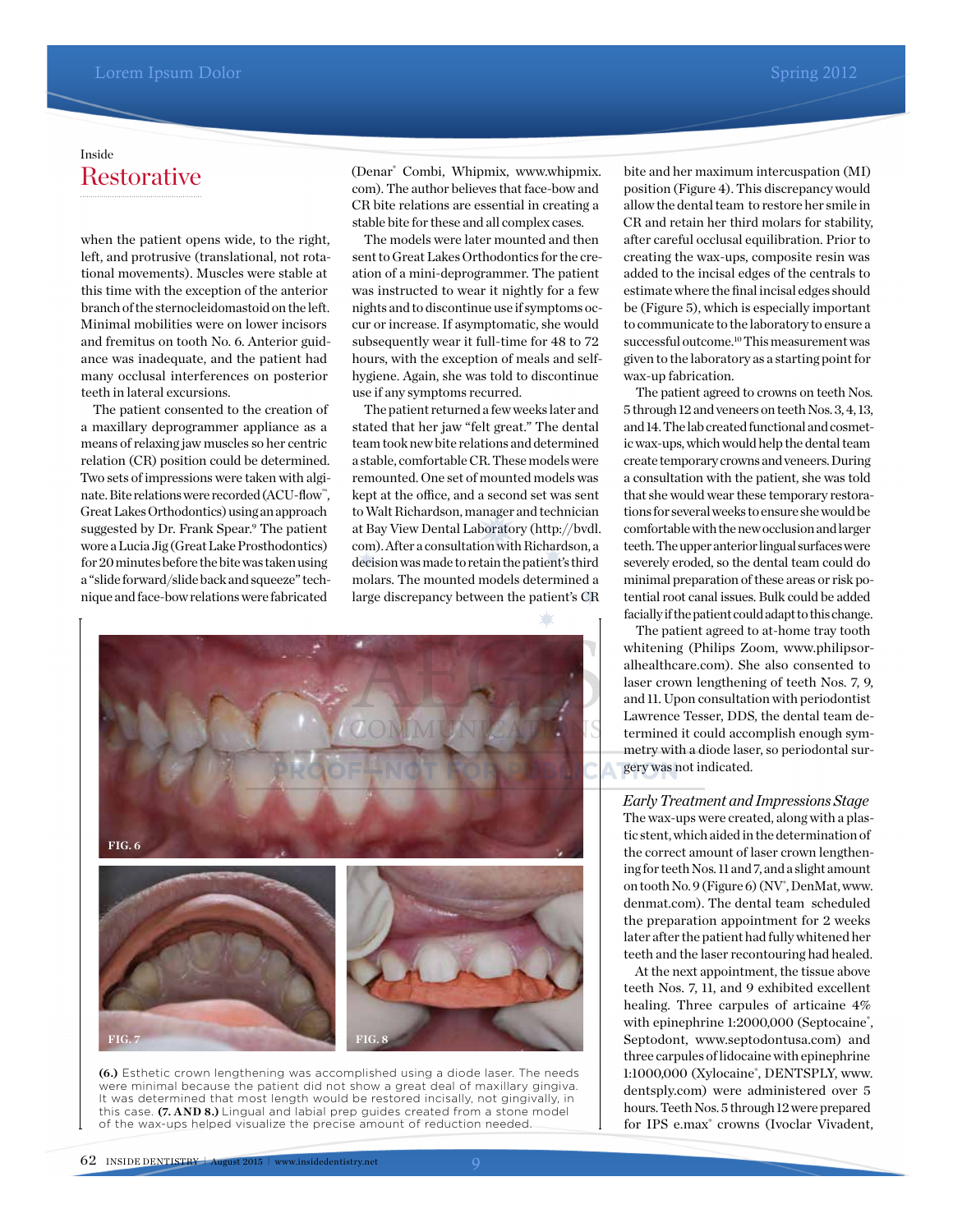## **Restorative** Inside

www.ivoclarvivadent.us), and teeth Nos. 3, 4, 13, and 14 were prepared for IPS e.max veneers. The use of IPS e.max was determined to be the best option for these restorations due to the product's strength and esthetics. A technician can press this material to be as thin as 0.3 mm, while still maintaining the strength of 400 MPa.<sup>11-13</sup> IPS e.max pressed restorations can be used to create crowns and veneers of diferent thicknesses in the same arch without noticeable diferences in color or texture.13,14The goal in this case was a minimally invasive approach as well as longevity.

Preparations were created with the help of buccal and lingual prep guides made from the wax-ups (Figure 7 and Figure 8). Impressions were taken using a two-cord technique. Ultrapak Cord 00 nonepinephrine (Ultradent, www.ultradent.com) was placed and later covered with Ultrapak with epinephrine 0 (Ultradent). The second cord was removed prior to the impression. Two full-arch impressions were taken for

redundancy. The impression was taken with Flexitime® (Heraeus Kulzer, www.heraeuskulzer-us.com), followed by bite records using ACU-flow. The stump shade was recorded, and a photograph of the shade tab was taken aligned in the same plane as the preps (Figure 9). A stickbite was taken using the Esthetic CrossRef™ (Whip Mix, www.

# "28% of patients with bulimia are first diagnosed during a dental exam."

whipmix.com) and Blu-Mousse® (Parkell, www.parkell.com) (Figure 10). Blu-Mousse was used here rather than ACU-flow because it is more flexible and easier to manipulate.

Temporary crowns and veneers (splinted) were fabricated using a putty matrix with Luxatemp® Ultra (DMG America, www. dmg-america.com) (Figure 11). They were removed from the mouth after 60 seconds. The provisionals (Figure 12) were adjusted in CR, lateral excursions and protrusive. Crossover bite issues were removed. The author uses a shrink-wrap technique for pure veneer cases and for most mixed crown/veneer cases. It was determined that a cementation technique would be advisable in this case, due to the number of crowns involved. Prior to cementation, all teeth were coated with Telio CS desensitizer (Ivoclar Vivadent). The temporaries were cemented with ZONEFree (Dux Dental, www.duxdental.com) because it is a clear material but does not bond to the preparations. The patient was given The Natural Dentist rinse (Caldwell Consumer Health, www.bleedinggums.com) and 4% chlorhexidine gluconate in a blunt syringe to use around the margins for 3 days.

#### *Final Stages*

The patient wore the provisional crowns and veneers for 10 days. This period was necessary to monitor her experience with the restorations, including her reaction to the esthetics, occlusion, comfort, speech, and potential issues in the envelope of function and neutral zone.



**(9.)** A stump-shade photograph should be taken with each case to help the lab technician determine the type and amount of opaque porcelain needed to mask the internal color. As seen here, the dentin shade for this patient was quite light. **(10.)** A stick bite is extremely useful for ensuring that a cant does not exist in the final restorations. In most cases, the horizontal line should be parallel to the interpupillary line. **(11.)** The temporary crowns and veneers were created from a putty matrix created from wax-ups. The author prefers putty stents as opposed to plastic matrices. **(12.)** The patient wore the temporary restorations for 10 days. She was comfortable and experienced minimal breakage of the molar veneers. She approved the size and shapes but asked for a shade change to an OM3. **(13. AND 14.)** Full-smile, retracted postoperative views. The patient was pleased with the final restorations. Note the gingival condition as well as the way they fit her smile line despite the initial tooth size, which was 3 mm shorter.